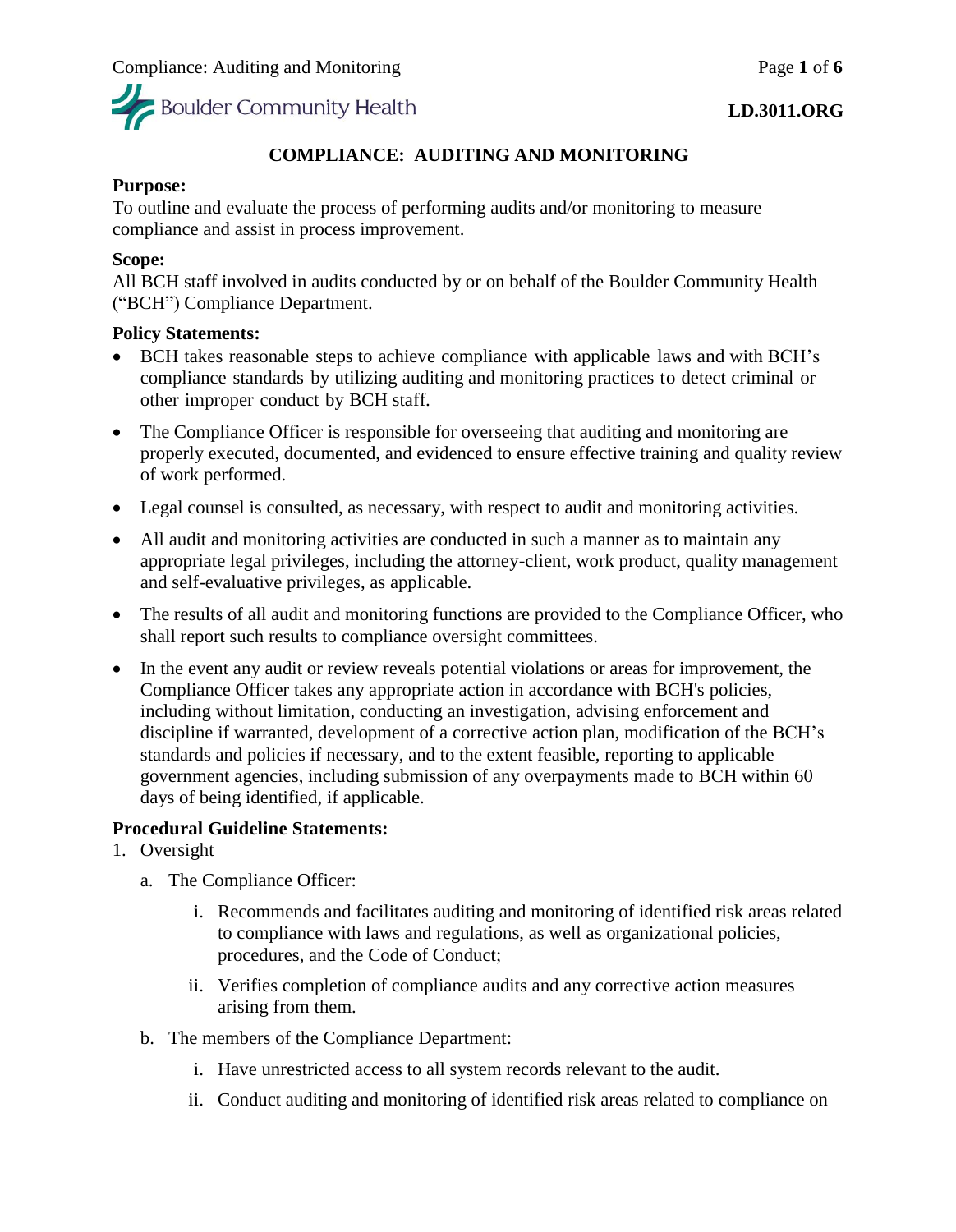

an ongoing or as needed basis and may review the following (including but not limited to):

- 1. Policies and procedures
- 2. Internal controls
- 3. Data integrity
- 4. Financial statements
- 5. Research IRB applications, correspondence, and documentation
- 6. Patient records in all systems
- iii. Provide management with analyses, recommendations, counsel and information concerning the activities reviewed.
- c. The internal audit plan will be presented individuals and committees with compliance oversight responsibilities.
- 2. Confidentiality
	- a. Confidential information acquired by the Compliance Department through the relationship as a BCH staff member is considered to be privileged and must be held in strictest confidence. It is to be used solely for BCH purposes and not as a basis for personal gain by the Auditor.
	- b. Confidential information is transmitted only to those persons who need the information to discharge their duties as staff or governmental and contracted Auditors.
	- c. All reports are filed in the Compliance Department with limited access control.
- 3. Records Retention
	- a. Auditing and Monitoring reports are maintained in compliance with the BCH records retention policy.
- 4. Audit Selection
	- a. The Compliance Department develops a schedule of activities and departments to be audited annually and presents it to individuals and committees with compliance oversight responsibilities. This schedule includes both risk assessment audits and known ad hoc audits.
- 5. Risk Assessment
	- a. A biennial compliance risk assessment will be conducted, incorporating any issues identified through the regular course of business, external alerts (e.g., annual OIG work plan), and internal reporting channels.
	- b. The Compliance Department will solicit input from the administrative leaders at BCH for high risk areas of the organization.
	- c. The Compliance Department will establish a system for staying current on risk areas identified by the OIG, CMS, the Colorado department of HCPF, Joint Commission, FDA,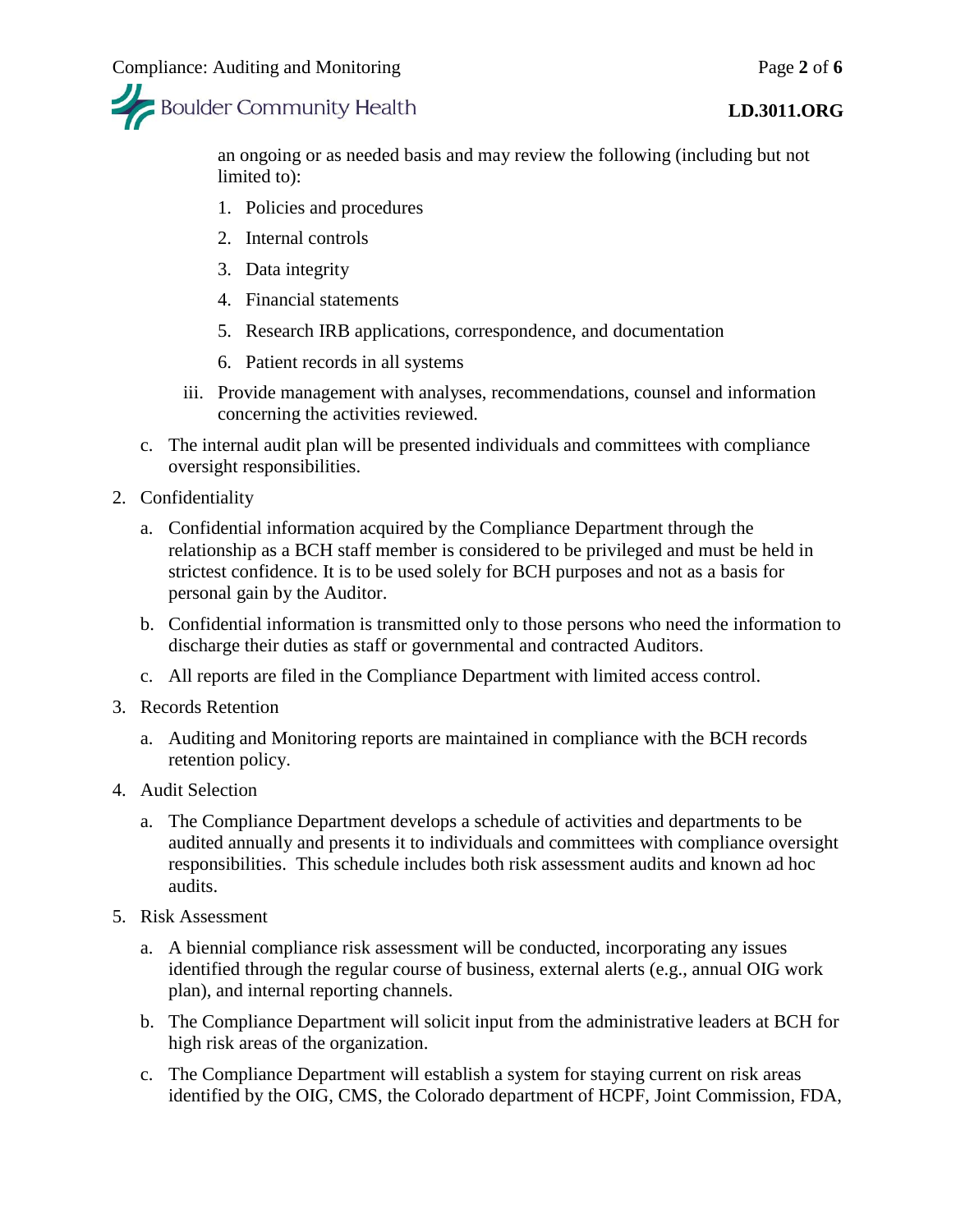

### **LD.3011.ORG**

DHHS, and other regulatory entities, as well as by organizations serving similar populations, such as the Colorado Hospital Association. An analysis of these potential risks is included in the annual risk identification and prioritization process.

- d. The Compliance Department evaluates the scope of an audit request, availability of resources, and timing of the next regularly scheduled audit. The audits with regulatory risk have the highest priority.
- 6. Annual Audit Work Plan
	- a. Once the list of risks has been developed, each risk will be ranked according to probability of occurrence and potential impact or consequences. The Compliance Department will develop an annual audit work plan that places the greatest emphasis on addressing areas of highest risk.
	- b. The plan includes the following:
		- i. Specific areas of BCH's operations which will be audited or reviewed during the year.
		- ii. The persons or entities responsible for conducting the audit or review.
		- iii. Audits and reviews may be conducted internally or by persons or entities outside the hospital that have knowledge of health care compliance requirements in the specific area. The Compliance Department will confirm that all outside auditors have entered into appropriate contracts with the organization including Business Associate Agreements (BAA).
		- iv. Internal audits may be performed with approval and under direction of the Compliance Officer.
- 7. Audit Process
	- a. Audit Planning: Preliminary communication with key stakeholders, regarding the audit scope and timing will take place prior to the initiation of the audit.
	- b. Opening Conference: As needed, the Auditor will direct an opening conference which provides the Auditor(s) with the opportunity to work with all key players and department management to further define the scope of the upcoming audit, learn where to find pertinent information for the audit, and in general explain the specific audit program to the stakeholders.
	- c. The Auditor will invite to the audit opening meeting the audit requestor, any appropriate staff members, and the appropriate department manager or director.
	- d. The anticipated duration of the audit will be discussed in this meeting.
	- e. For Audit preparation the Auditor(s):
		- i. Gather information and conduct interviews, as necessary, to gain an understanding of the operation or system under review.
		- ii. Research pertinent policies, procedures, guidelines, regulations or industry standards to assess the level of compliance of the processes being reviewed.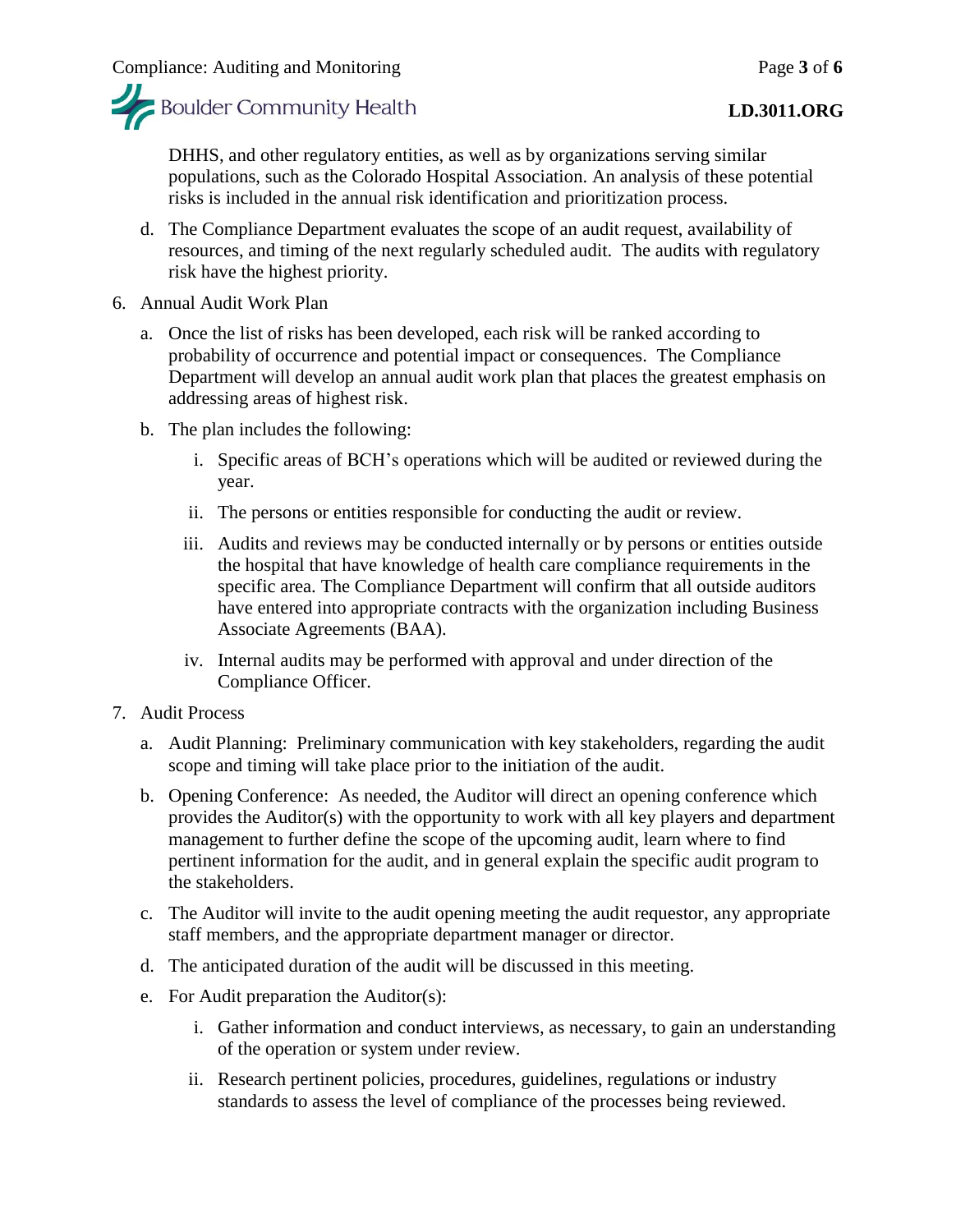



- iii. Prepare an audit program which outlines the objectives, scope, procedures, staff involved, and references the work papers.
- iv. Create work papers, which effectively document the fieldwork performed and serve as the connecting link between the audit assignment, the Auditor's fieldwork, and the final report. The Auditor will provide sufficient evidence to support the findings.
- f. Turn-around time for directors to comply with audit requests for data should be as follows:
	- i. Urgent regulatory requirement, external request, subpoena, etc.: immediately to 48 hours
	- ii. Monitoring audit: 5-10 business days.
	- iii. The director or vice president of their area will be notified if information requested from the department under review is not delivered to Compliance within 10 business days.
	- iv. In extenuating circumstances the director may request and the Auditor may grant a reasonable extension on an exception basis.
- g. Reporting: After the data has been analyzed the Auditor details the objectives, scope, sampling methodology, procedures, and findings of the audit.
	- i. The report out will identify areas of non-compliance and improvement opportunities and be delivered to the department manager and/or director and the vice president responsible for that area. If the audit has been prepared pursuant to the attorney client privilege, it will be delivered to internal or outside counsel who will distribute it internally as appropriate.
- h. Any findings requiring immediate action will be shared with the management team as they are found.
- i. The Auditor will communicate milestone reports to the department management throughout the review process, as necessary.
- 8. Audit Close Meeting and Action Plan Generation
	- a. After all the data has been analyzed and a report has been generated, the Auditor will present the findings and recommendations expressed in the report to:
		- i. the audit requestor
		- ii. any appropriate staff members
		- iii. appropriate department manager or director
	- b. The Auditor will negotiate a reasonable timeframe for completion of the action plan.
	- c. The Auditor will continue his/her review of audit recommendations noted in the action plan until satisfactory solutions have been found for reported deficiencies.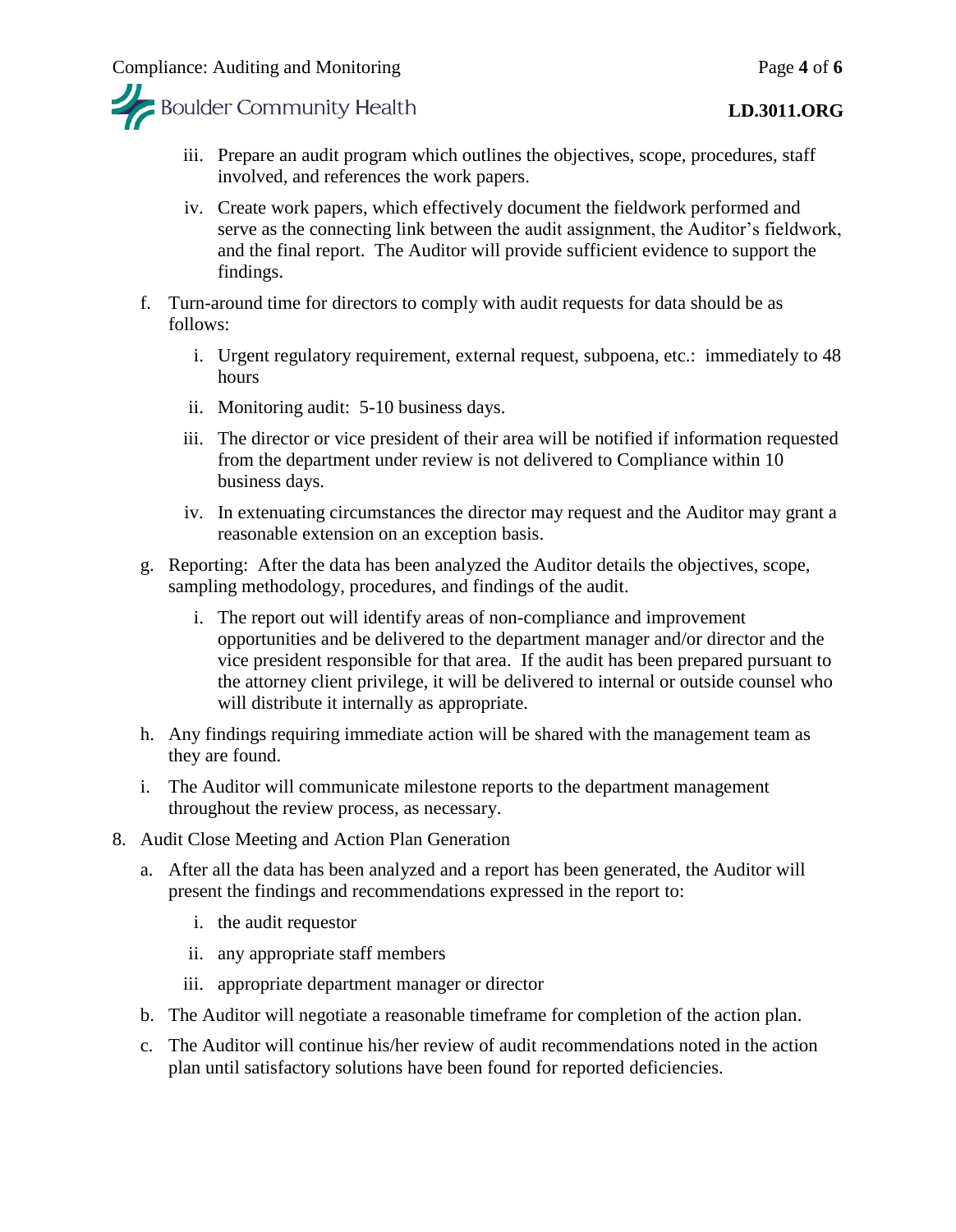

- d. The audit will be considered closed when the final report has been issued and an agreed upon action plan has been created by the department.
- e. It is the responsibility of the department to execute the action plan and notify compliance upon completion.
- 9. Overpayments: If an internal audit determines that there was an overpayment, the Auditor will immediately notify the Compliance Officer who will work, as practicable, to refund the overpayment within 60 days of the date it was identified.
- 10. Monitoring and Follow-up
	- a. The Compliance Department monitors risk areas when deemed necessary.
	- b. The follow-up may be informal observations, monitoring of specific data elements or in some instances, may take the form of a subsequent audit.
	- c. The nature of the follow-up is dictated by the seriousness and complexity of the deficiencies noted.
	- d. Monitoring may also include assessment of the compliance program. The Compliance Officer and Committee may utilize, as necessary, any additional means of assessing the effectiveness of BCH's Compliance program, including the use of outside auditors and consultants.

### **Definitions:**

- 1. **Ad Hoc Audits:** Any audits that occur in the regular course of business. Conditions that may trigger an ad hoc audit include:
	- a. Processes that are inconsistent with policies and procedures
	- b. Unexpected financial or statistical results
	- c. A request from Senior Leadership, a department's manager, or director
- 2. **Compliance Officer ("CO"):** The individual in charge of overseeing and managing compliance issues within BCH, ensuring that it is complying with regulatory requirements, and that BCH and its employees are complying with internal policies and procedures.
- 3. **External Audits:** Audits that are initiated by an external party, including commercial and government payers or their representatives (ex: HCPF, OIG, CMS).
- 4. **Internal Audits ("IA"):** Audits/reviews designed to determine a department's or staff member's level of compliance with legal and regulatory guidelines and/or compliance with an internal policy or standard operating objective.
- 5. **Identified:** An overpayment is considered identified when the nature and basis for the overpayment are known to the hospital and the patient accounts that are out of compliance resulting in the overpayment have been recognized.
- 6. **Monitoring:** On-going statistical or other reporting to promote and review compliance after the audit process has been completed.